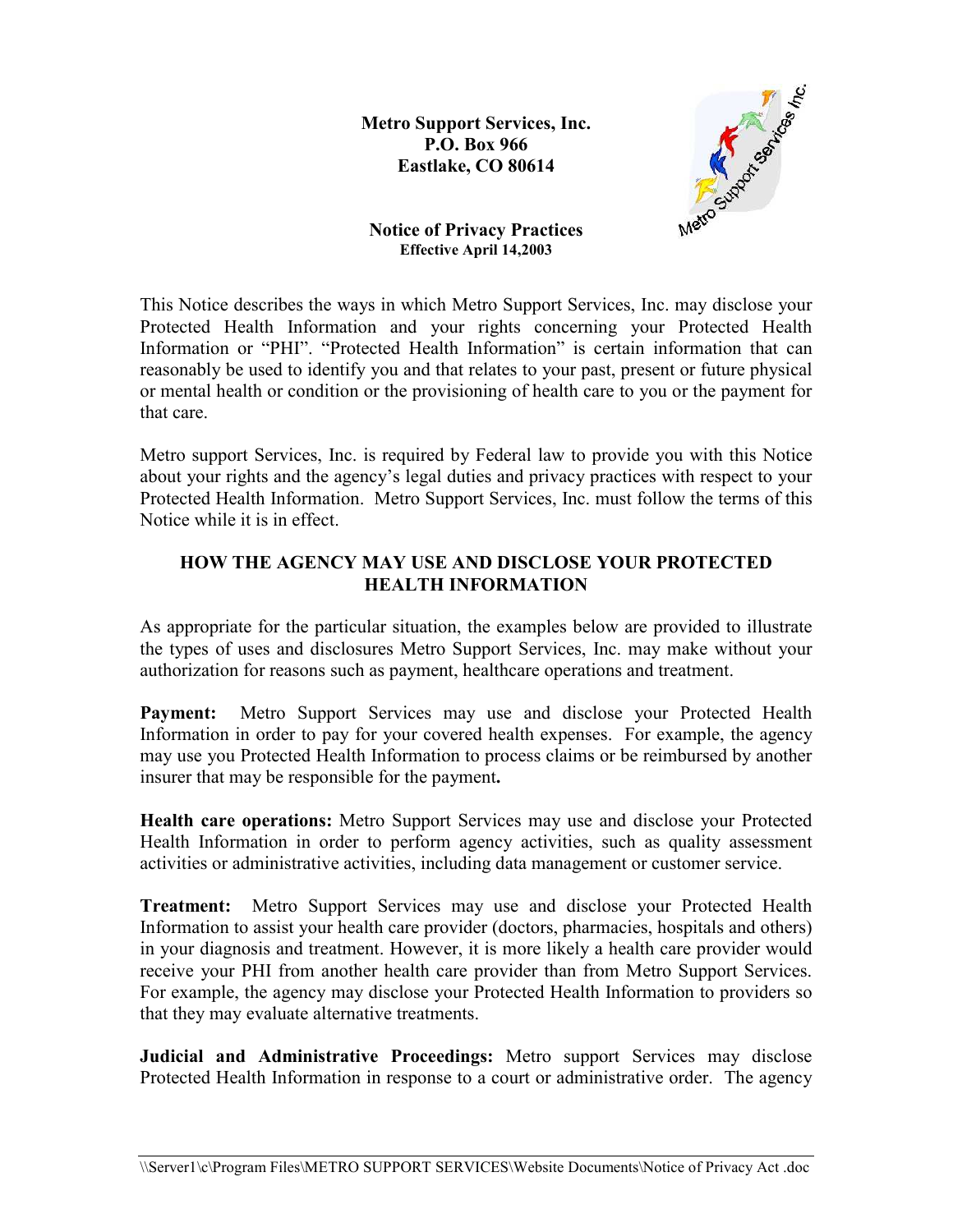may also disclose Protected Health Information about you in certain cases in response to a subpoena, discovery request or other lawful process.

**Law Enforcement or specific Governmental Functions:** Metro Support Services may disclose Protected Health Information under limited circumstances to law enforcement personnel for purposes such as identifying or locating a suspect, fugitive, material witness or missing person, complying with a court order or subpoena, and other law enforcement purposes.

**Coroners, Funeral Directors, Organ Donation:** Metro Support Services may disclose Protected Health Information to coroners or funeral directors as necessary to allow them to carry out their duties. Metro support Services may also disclose Protected Health Information in connection with organ or tissue donation.

**To Avert A Serious Threat to Health or Safety:** Metro Support Services may disclose Protected Health Information about you, with some limitation, when necessary to prevent a serious threat to your health and safety or the health and safety of the public or another person.

**Workers' Compensation:** Metro Support services may disclose Protected Health Information to the extent necessary to comply with state law for workers' compensation programs.

In special situations, we may disclose your Protected Health Information to a family member, relative, close personal friend, or any other person whom you identify, when that information is directly relevant to the person's involvement with your care or payment related to your care.

We may also use your PHI to notify a family member, your personal representative, another person responsible for your care, or certain disaster relief agencies, of your location, general condition, or death. If you are incapacitated, there is a time emergency, or you otherwise do not have the opportunity to agree to or object to this use or disclosure, we will do what in our judgment is in your best interest regarding such disclosure and will disclose only information that is directly relevant to the person's involvement with your health care.

## **OTHER USES OR DISCLOSURES WITH AN AUTHORIZATION**

**As Required by Law:** Metro Support Services must disclose Protected Health Information about you when required to do so by law.

**Public Health Activities:** Metro Support Services may disclose Protected Health Information to public health agencies for reasons such as preventing or controlling disease, injury or disability.

**Victims of Abuse, Neglect or Domestic Violence:** Metro Support Services may disclose Protected Health Information to government agencies about abuse, neglect or domestic violence.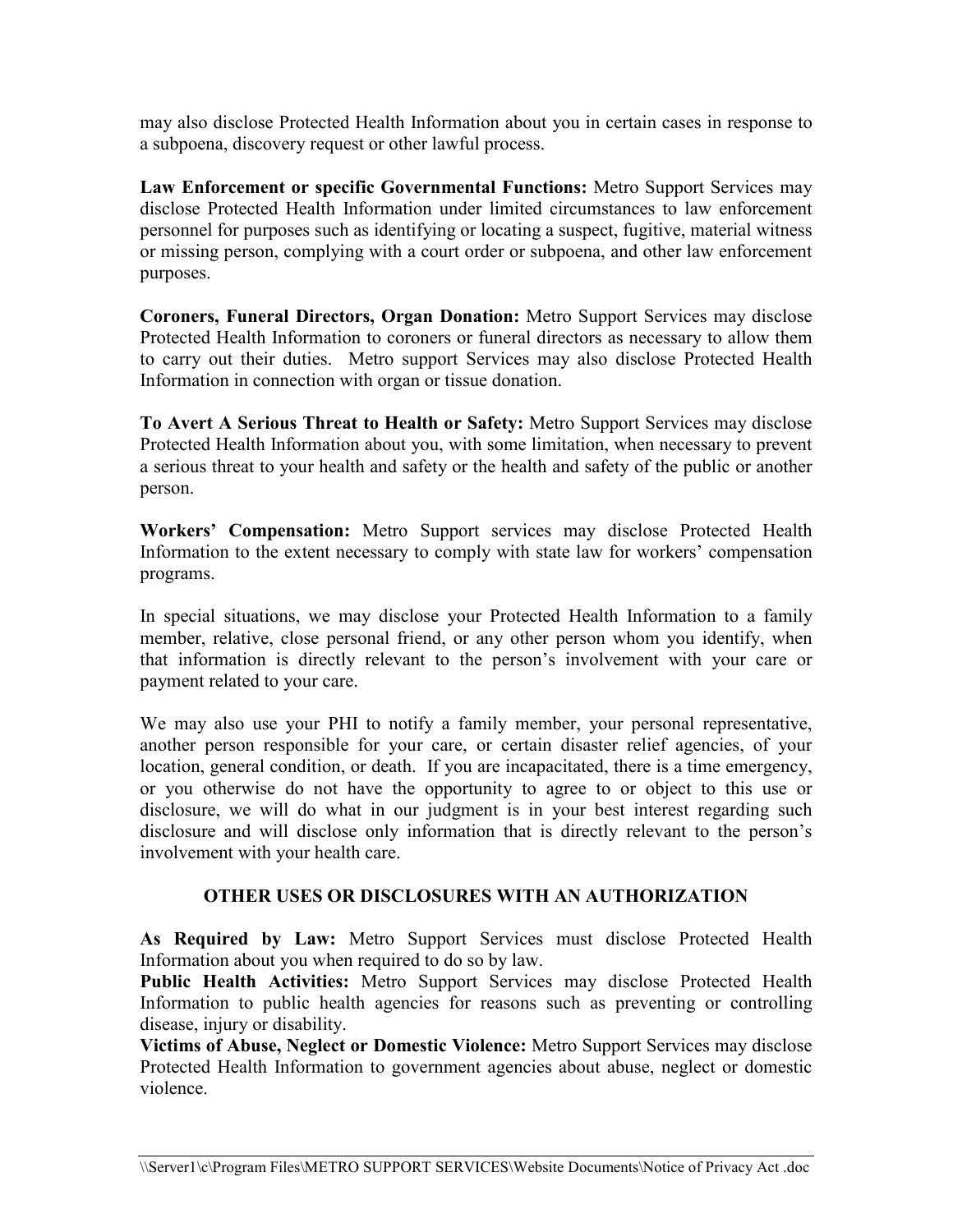**Health Oversight Activities:** Metro Support services may disclose Protected Health Information to government oversight agencies (e.g. U.S. Department of Labor) for activities authorized by law.

# **YOUR RIGHTS REGARDING YOUR PROTECTED HEALTH INFORMATION**

You have certain rights regarding Protected Health Information that are maintained for you.

**Right To Access Your Protected Health Information:** You have the right to review or obtain copies of your Protected Health Information records, with some limited exceptions. Your request to review and/or obtain a copy of your Protected Health Information records must be made in writing. We may charge a fee for the costs of producing, copying and mailing your requested information, but we will tell you the cost in advance.

**Right To Amend Your Protected Health Information:** If you feel that Protected Health Information maintained by Metro Support Services is incorrect or incomplete, you may request that we amend the information. Your requests must be made in writing and must include the reason you are seeking a change. Metro Support Services may deny your request if, for example, you ask to amend information that was not created by Metro Support Services, as is often the case for health information in our records.

If your request to amend you Protected Health Information is denied, you will be notified in writing. You will be notified within 60 calendar days from the receipt of your request. You then have the right to submit a written statement of disagreement with decision.

**Right to Receive an Accounting of Disclosures of Your Protected Health**  Information: You have the right to request a list of the disclosures of your Personal Health Information that Metro Support Services has made about you, subject to certain exceptions. In order to receive an accounting of the disclosures, you must submit a written request. Your request must include the following: the time period for the accounting, which may not be longer than 6 years and may not include dates prior to April 14, 2003, and the form (i.e. electronic, paper, etc.) in which you would like the accounting. Your first request within a 12-month period will be free. Metro Support Services may charge you for costs associated with providing you any additional lists. The agency will notify you of the costs involved, and you may choose to withdraw or modify your request before you incur any costs.

**Right to Request Restrictions on the Use and Disclosure of Your Protected Health Information:** You have the right to request that Metro support Services restrict or limit how your Protected Health Information is disclosed for treatment, payment or healthcare operation or disclosed to friends and family members involved in your health care or payment for health care. Metro support services may not agree to your request. For example, Metro Support Services may be unable to grant a request to restrict the use of your information because it could impede administration of the agency. If your request is granted Metro support Services will comply with your request unless the information is needed for an emergency. Your request for a restriction must be made in writing. In your request, you must state (1) what information you want to limit; (2) whether you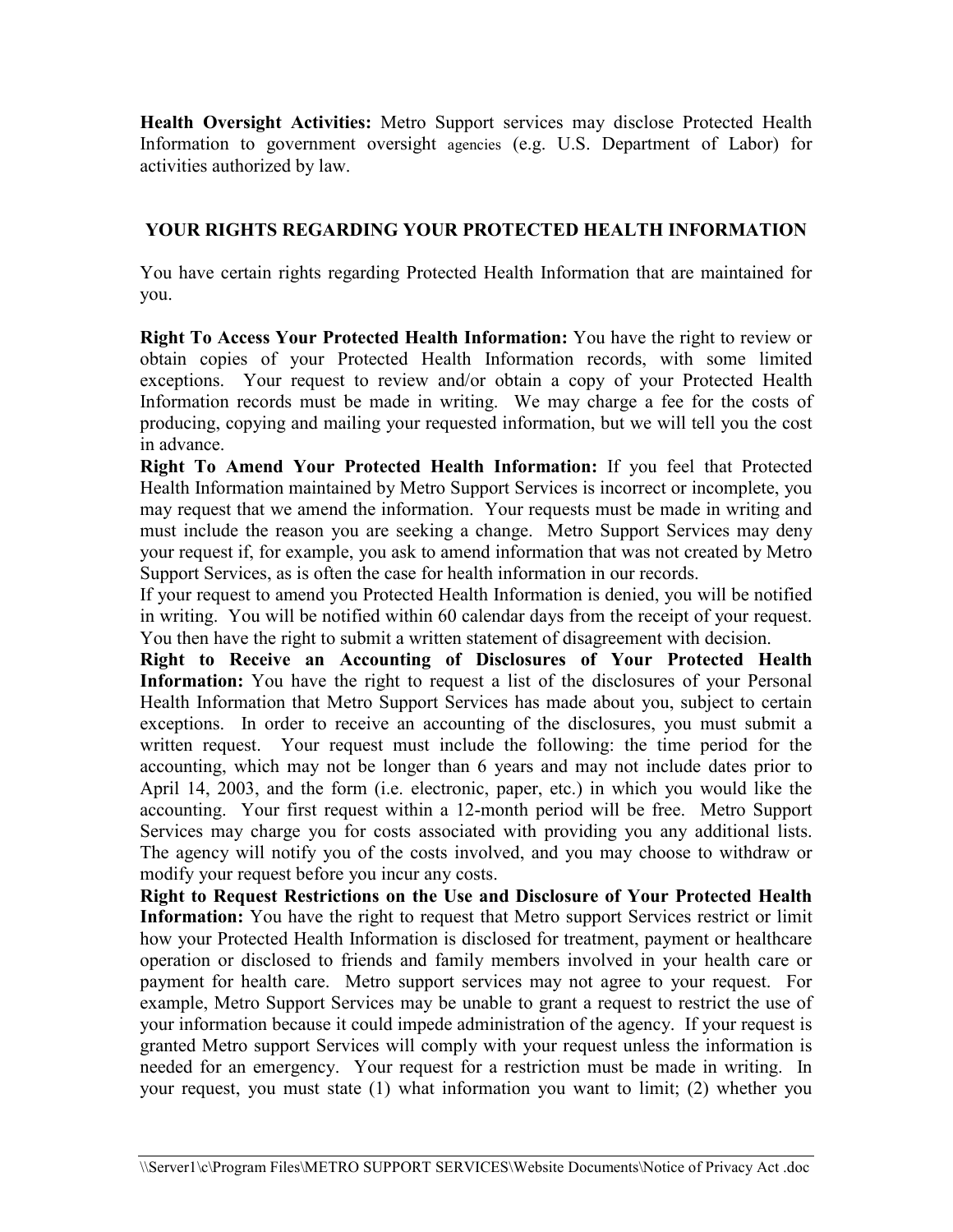want to limit how we use or disclose your information, or both; and (3) to whom you want the restrictions to apply.

**Right to Receive Confidential Communications:** You have the right to request that there be a certain method to communicate with you about the Persona Health Information and request it be sent to a certain location if the communication could endanger you. Your request to receive confidential communications must be made in writing. Your request must clearly state that all of part of the communication for Metro Support Services could endanger you. Your request must specify how or where you wish to be contacted.

**Right to Receive a Paper copy of Notice:** You have a right to receive a paper copy of this notice, even if you agree to receive it electronically.

**Contact Information for Exercising Your Rights:** You may exercise any of the rights described above by contacting our Privacy Officer. The Privacy Officer for Metro Support Services is Bridget Cranford.

### **CHANGES TO THIS NOTICE**

Metro Support Services reserves the right to change the terms of this Notice at any time, effective for current Protected Health Information as well as any information received in the future. Metro support Services will provide you with a copy of the new Notice whenever a material change is made to the privacy practices described in this Notice. Any time a material change is made to this Notice, Metro Support Services will promptly revise and issue the new notice with the new effective date. If we change this Notice, you will receive a new notice by mail sent to your home.

#### **COMPLAINTS**

If an individual, their family or their representatives are concerned that Individually Identifiable Health Information (hereinafter "IIHI") or Protected Health Information (hereinafter "PHI") is or has been disclosed without proper authorization they need to contact Metro Support Services HIPPA Official who is the Director, Bridget Cranford. They should do this in writing if possible, but if they are not comfortable reducing the concern/complaint to writing, they can schedule an appointment with the HIPAA Official to discuss their concerns and /or complaint.

Once a complaint has been made or a concern voiced the HIPAA Official shall immediately take whatever steps are necessary to insure that there are no further unauthorized released of information and shall also take appropriate action to mitigate the damage of any prior unauthorized released. Once the HIPAA Official has taken appropriate action as set forth above or has determined that no immediate action is necessary then the HIPAA Official shall investigate the specifics of the complaint and/or concern. This investigation may include, among other techniques, interview of staff members or other involved parties, the review of processes and procedures designated to protect against such unauthorized releases and the review of physical safeguards that re designed to protect such information.

Within 20 working days of receiving a concern or complaint the HIPAA Official will respond in writing to the individual about the concern or complaint. If appropriate the HIPAA Official may also schedule a meeting with individual to discuss any findings.